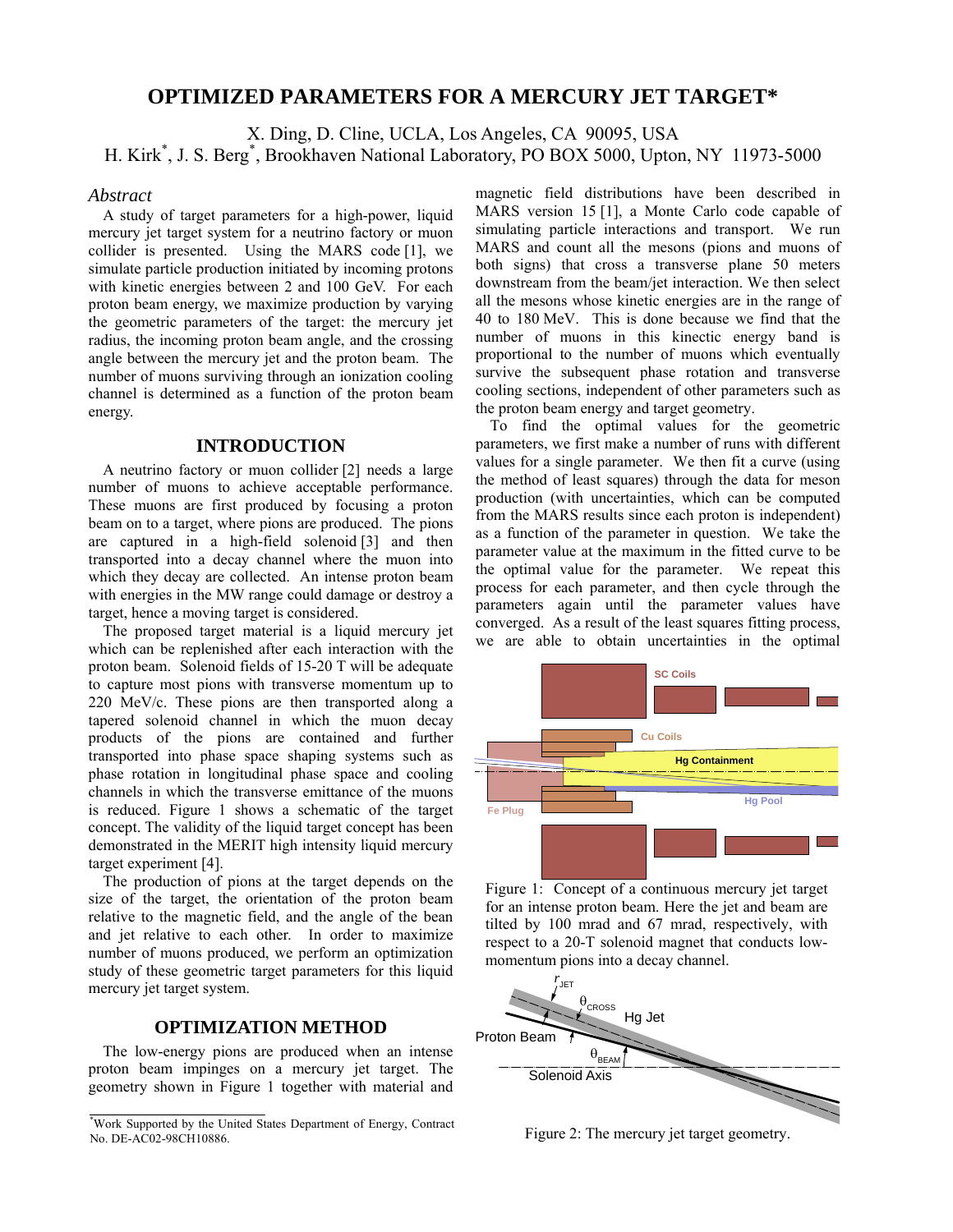

Figure 3: Meson production as a function of target radius (top), proton beam angle (middle), and beamtarget crossing angle (bottom). Data points represent mesons generated from  $10<sup>5</sup>$  incoming  $50 GeV$  protons. Curves are least-squares fits to this data.

parameter values and the production values.

The parameters we vary are shown in Figure 2. They are the jet radius, the angle between the proton beam and the magnetic field, and the angle between the jet and the proton beam. The magnetic axis, the jet, and the proton beam all lie within the same plane. The proton beam is Gaussian, with an RMS radius set to 0.3 times the target radius. For each energy, we start with the proton beam at an angle of 67 mrad with respect to the magnetic field, a



Figure 4: Optimized target parameters as a function of proton energy.

crossing angle of 33 mrad between the jet and the proton beam, and a target radius of 5 mm. Figure 3 shows examples of the process of fitting curves to the individual parameters.

### **RESULTS**

Using the described optimization method, we get the optimal values and the uncertainties for target radius, beam angle, and crossing angle for various proton kinetic